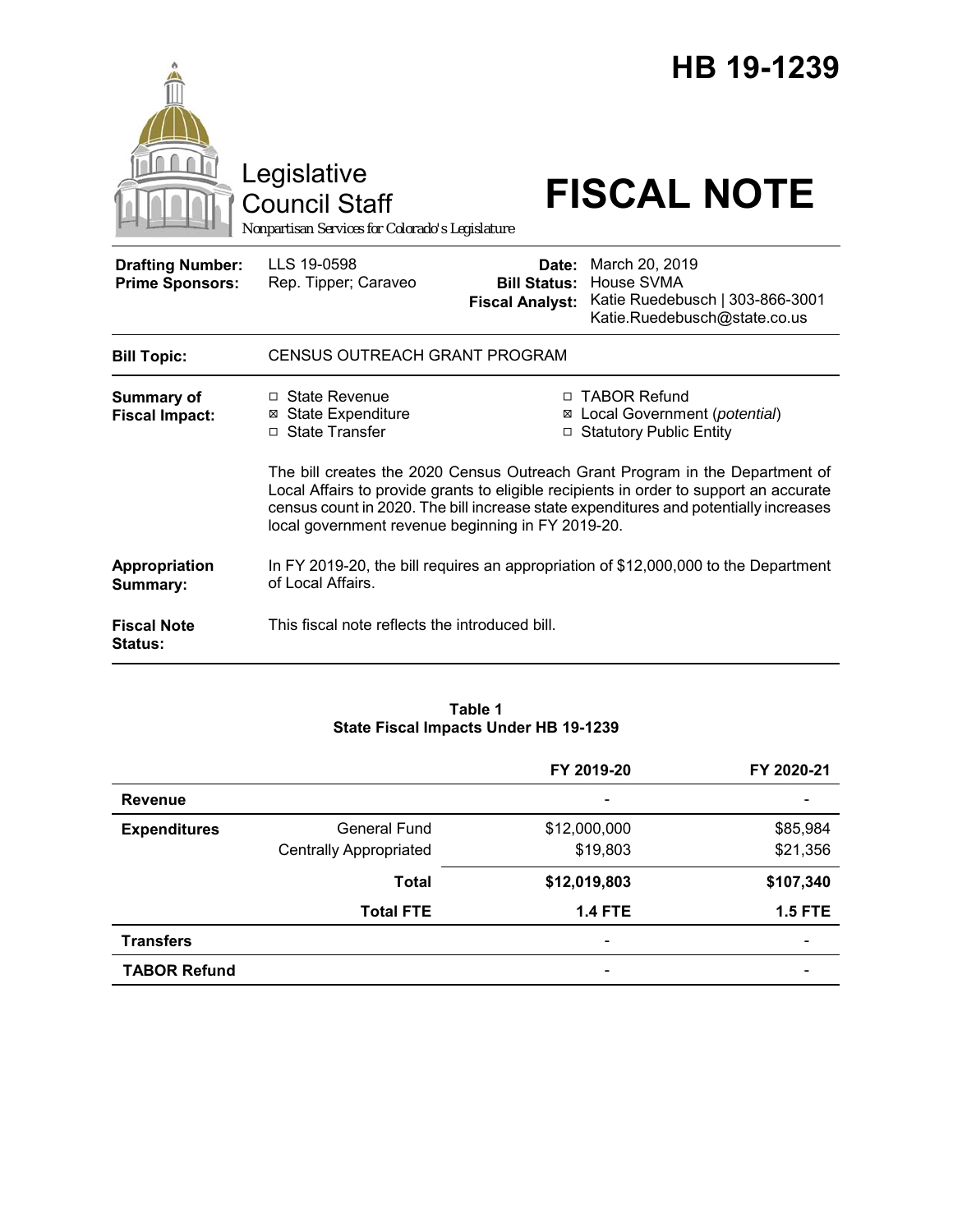March 20, 2019

# **Summary of Legislation**

The bill creates the 2020 Census Outreach Grant Program (program) within the Division of Local Government in the Department of Local Affairs (DOLA) to provide grants to eligible recipients in order to support an accurate census count in 2020. The program receives \$12.0 million in General Fund monies in FY 2019-20 and may solicit gifts, grants, and donations to administer the program. Eligible recipients include local governments; intergovernmental agencies; councils of governments; housing authorities; school districts; and nonprofit organizations. Eligible recipients may use the awarded grant money to conduct education, outreach, and promotion activities to target hard-to-reach communities and increase the census response rate.

Program grants must be awarded by November 1, 2019. Eligible recipients must notify the counties in which they are located of any grant award.

**Census Grant Program Outreach Committee.** The bill also creates a seven-member 2020 Census Outreach Grant Program Committee (committee) to review grant applications and make recommendations to DOLA's director regarding those grant applications. The committee consists of:

- one member appointed by the Speaker of the House;
- one member appointed by the President of the Senate;
- one member appointed by the House Minority Leader;
- one member appointed by the Senate Minority Leader; and
- three members appointed by the Governor.

Appointments must be made by June 1, 2019, with the committee holding its first meeting no later than July 1, 2019. Committee members are not compensated; however committee members who reside more than 50 miles from the location of a hearing are eligible for per diem and travel reimbursement and all members may be reimbursed for expenses related to dependant or attendant care.

**Reporting.** On or before May 21, 2021, each grant recipient shall submit a report and documentation of expenditures to DOLA. In addition, by January 1, 2023, DOLA must report to the General Assembly and the Governor regarding the program. Finally, by May 26, 2026 and every 10 years thereafter, DOLA and the Office of the Governor must develop a census strategic action plan for a successful census count in Colorado.

## **Background**

Mandated by the U.S. Constitution, the U.S. Census is conducted every ten years. Congressional and state apportionment and federal funding distribution allocation are on based on the decennial census data. The State Demography Office in DOLA currently conducts census outreach for Colorado.

## **State Expenditures**

The bill increase state General Fund expenditures for DOLA by \$12,019,803 and 1.4 FTE in FY 2019-20 and \$107,340 and 1.5 FTE in FY 2020-21.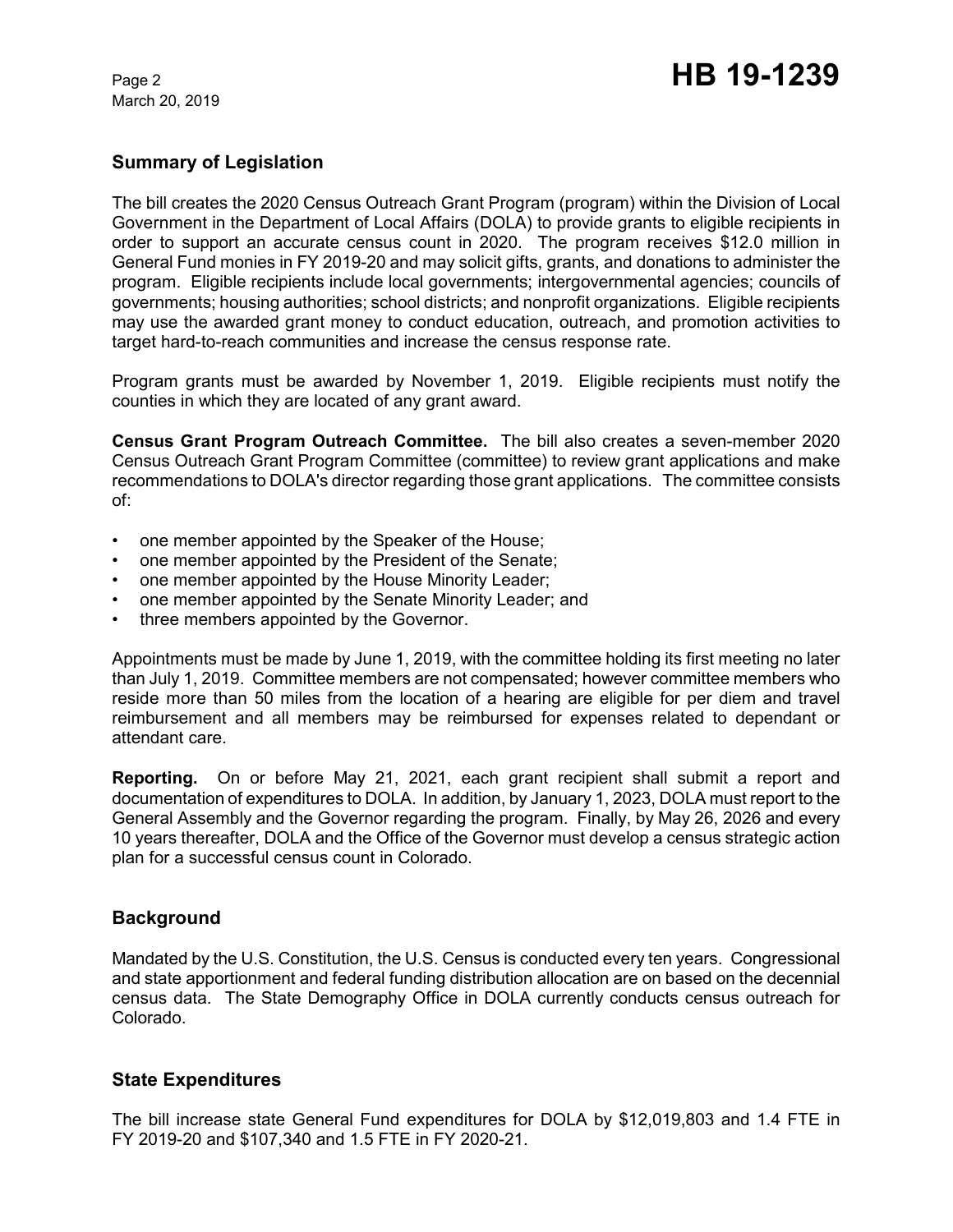# Page 3 **HB 19-1239**

**Table 2 Expenditures Under HB 19-1239**

|                                                    | FY 2019-20         | FY 2020-21 |
|----------------------------------------------------|--------------------|------------|
| <b>Department of Local Affairs</b>                 |                    |            |
| <b>Personal Services</b>                           | \$77,512           | \$84,559   |
| <b>Operating Expenses and Capital Outlay Costs</b> | \$10,736           | \$1,425    |
| <b>Committee Reimbursements</b>                    | \$1,584            |            |
| Postage and Document Management                    | \$480              |            |
| Grants to eligible recipients                      | up to \$11,909,688 |            |
| Centrally Appropriated Costs*                      | \$19,803           | \$21,356   |
| FTE - Personal Services                            | <b>1.4 FTE</b>     | $1.5$ FTE  |
| <b>Total Cost</b>                                  | \$12,019,803       | \$107,340  |
| <b>Total FTE</b>                                   | 1.4 FTE            | 1.5 FTE    |

 *\* Centrally appropriated costs are not included in the bill's appropriation.*

**Department of Local Affairs.** DOLA will require 1.4 FTE to implement this program in FY 2019-20 and 1.5 FTE to administer the program in FY 2020-21. The staff will implement the program; coordinate and staff the committee; write grant agreements and amendments, manage contracts; and report to the General Assembly. This fiscal note assumes DOLA may use grant funds to oversee the program; see Technical Note. The remainder of the funds will be granted to eligible recipients, approximately \$11,909,688 in FY 2019-20. Other costs are discussed below.

- *Committee reimbursements.*This fiscal note assumes that the committee will meet four times in FY 2019-20 to review grant applications and make recommendations, including some workload for committee business in FY 2018-19. The fiscal note also assumes that two members per committee meeting will be eligible for reimbursement. Dependant or attendant care costs are calculated at a rate \$12 per hour for 10 hours for two committee members to attend four meetings. Mileage costs are calculated at a rate of \$0.52 per mile for 100 miles round-trip for two committee members to attend four meetings. Current law sets costs per diem costs at \$50 per day for two committee members to attend four meetings.
- *Postage and document management.* DOLA requires \$480 in postage and document management costs to conduct outreach and promotion activities to target eligible entities. Committee documents and grant mailing costs are included.
- *Strategic action plan.* The bill increases workload for DOLA to develop a census strategic action plan with the Office of the Governor. This workload can be accomplished within existing resources. Should a change in funding be required, the fiscal note assumes it will be addressed through the annual budget process.

**Office of the Governor.** The bill increases workload for the Office of the Governor to develop a census strategic action plan with DOLA. This workload can be accomplished within existing resources. Should a change in funding be required, the fiscal note assumes it will be addressed through the annual budget process.